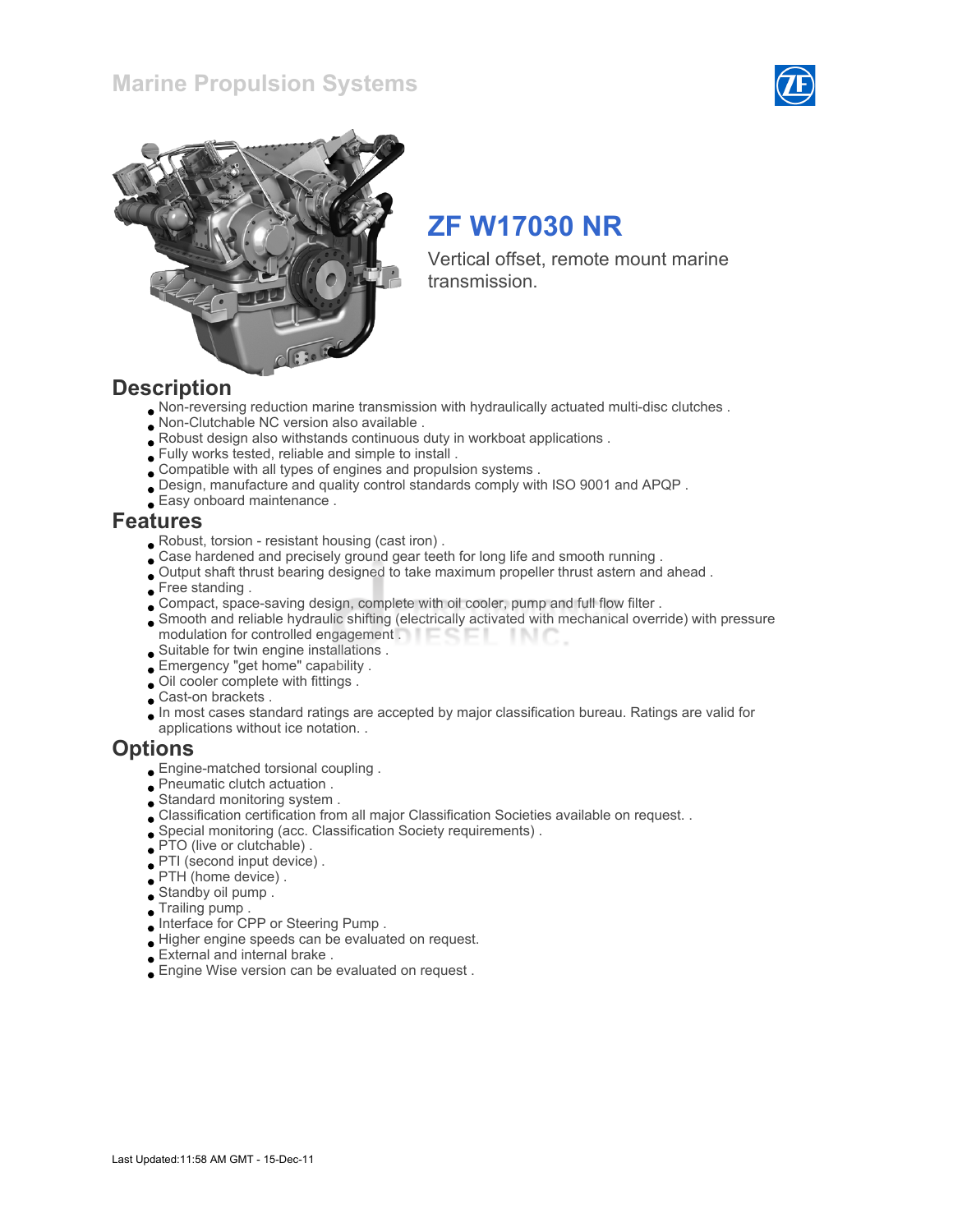# ZF W17030 NR Ratings

# Continuous Duty

| <b>RATIOS</b>                                | MAX. TORQUE POWER/RPM |                                                         |                                                        | <b>INPUT POWER CAPACITY</b> |           |         |           | MAX.     |           |    |            |
|----------------------------------------------|-----------------------|---------------------------------------------------------|--------------------------------------------------------|-----------------------------|-----------|---------|-----------|----------|-----------|----|------------|
|                                              | N <sub>m</sub>        | ftlb                                                    | <b>kW</b>                                              | hp                          | <b>kW</b> | hp      | <b>kW</b> | hp       | <b>kW</b> | hp | <b>RPM</b> |
|                                              |                       |                                                         |                                                        |                             |           | 720 rpm |           | 1000 rpm | 1200 rpm  |    |            |
| $\blacksquare$ 1.974*, 2.500*, 3.034, 3.500* | 23627                 | 17426  2.4740 3.3177 1781  2389  2474  3318  2969  3981 |                                                        |                             |           |         |           |          |           |    | 1600       |
| $\boxed{\square}$ 3.958                      | 21965                 |                                                         | 16201 2.3000 3.0844 1656 2221 2300 3084 2760 3701 1600 |                             |           |         |           |          |           |    |            |
| * Special Order Ratio.                       |                       |                                                         |                                                        |                             |           |         |           |          |           |    |            |

Higher engine speeds can be evaluated on request.

Ratings shown for the ZF W17000, and larger gearboxes, are valid for applications without ice classification and comply with BV (Bureau Veritas) rules.

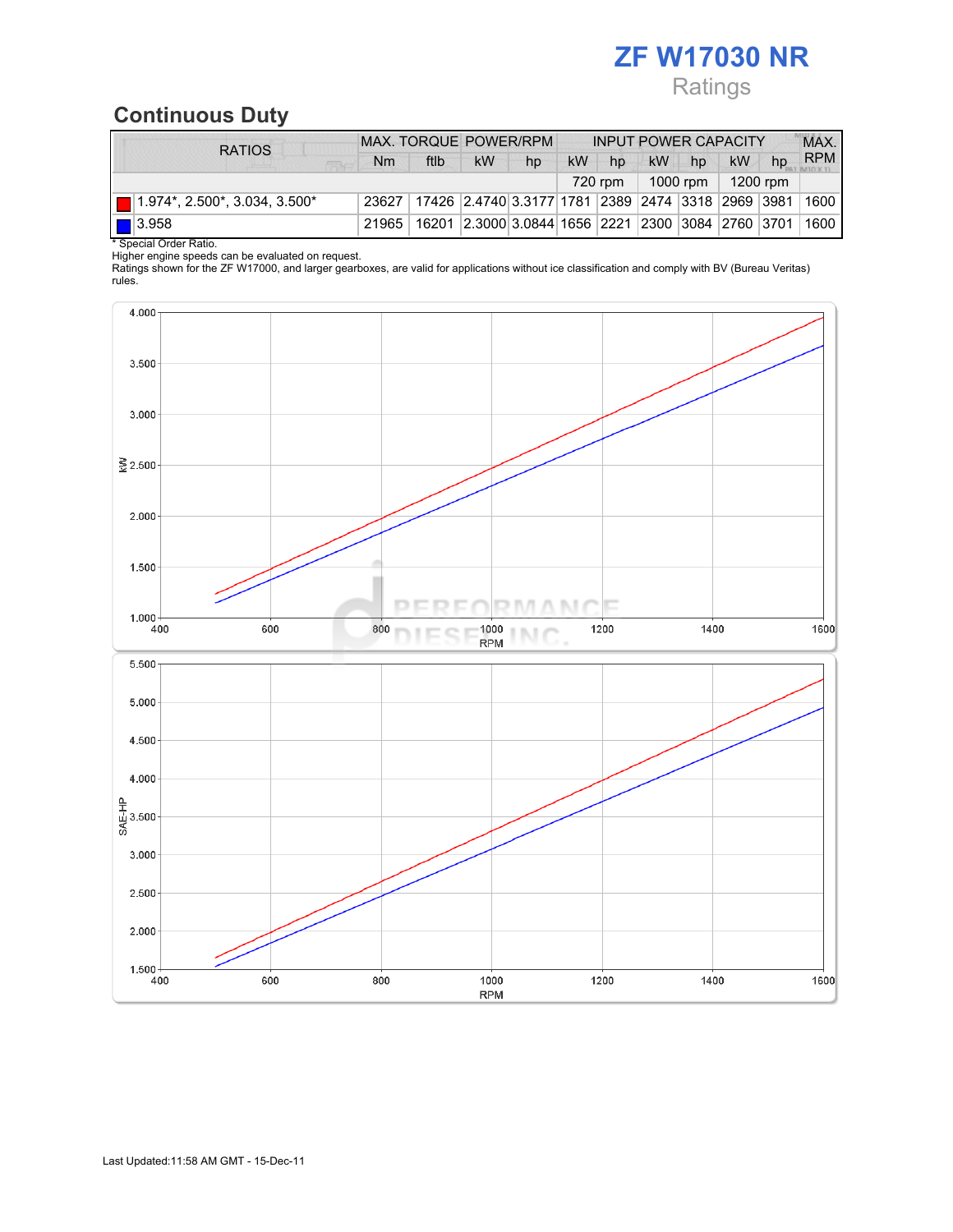





| mm (inches)                |                       |                |                       |                |                            |              |                |            |  |
|----------------------------|-----------------------|----------------|-----------------------|----------------|----------------------------|--------------|----------------|------------|--|
|                            | <b>B</b> <sub>1</sub> | B <sub>2</sub> | H1                    | H <sub>2</sub> |                            |              | L <sub>2</sub> |            |  |
| 475 (18.7)                 | 785 (30.9)            |                | 785 (30.9) 610 (24.0) | 940 (37.0)     | 1,866 (73.5)               | 1,504 (59.2) | 488 (19.2)     | 890 (35.0) |  |
| Weight kg (lb)             |                       |                |                       |                | Oil Capacity Litre (US qt) |              |                |            |  |
| 3,940(8,668)<br>171 ( 181) |                       |                |                       |                |                            |              |                |            |  |

DIESEL INC.

|  | <b>Output Coupling Dimensions</b> |  |
|--|-----------------------------------|--|
|  |                                   |  |

|    |                |  |             |  |  |                                         | <b>Bolt Holes</b> |     |              |      |  |
|----|----------------|--|-------------|--|--|-----------------------------------------|-------------------|-----|--------------|------|--|
|    |                |  |             |  |  |                                         |                   | No. | Diameter (E) |      |  |
| mm | $\overline{m}$ |  | mm in mm in |  |  | mm                                      |                   |     | mm           |      |  |
|    |                |  |             |  |  | 450 17.7 360 14.2 250 9.84 40.0 1.57 15 |                   |     | 29.0         | l 14 |  |

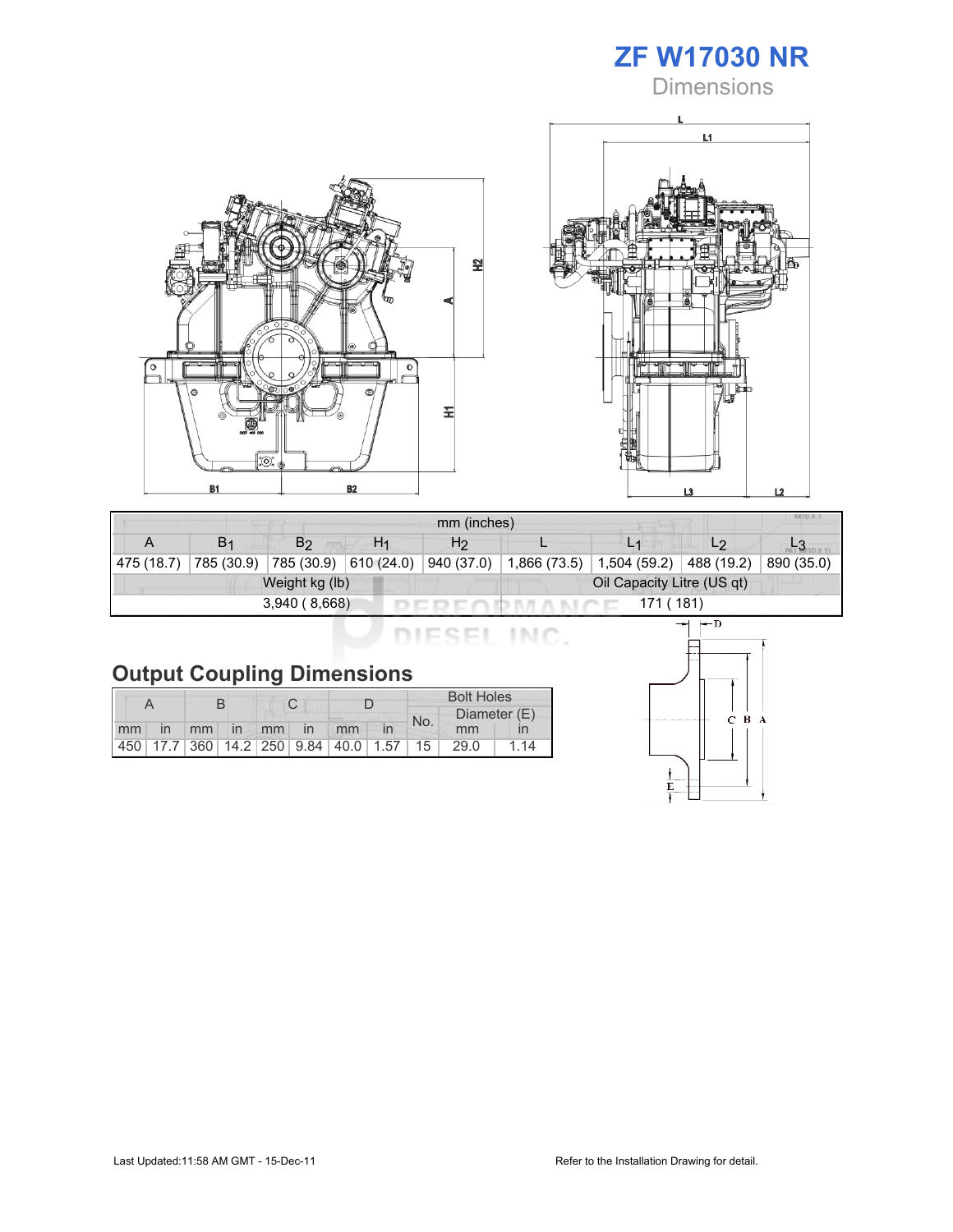

### PTO Configurations

#### Front PTO23 (NR\* Version)

#### Front PTO81 (NR\* Version)

Front PT083 (NR\* Version)





#### Top PTO71 (R\*+NR\* Version)



#### Top PTO72 (R\*+NR\*Version)







Top PTO73 (R\*+NR\* Version)



Brake (NR\* Version)





Front PTO73 (aux. pump) with SAE A to CC (NR\* Version)



\*R= Reversing \*NR= Non-Reversing